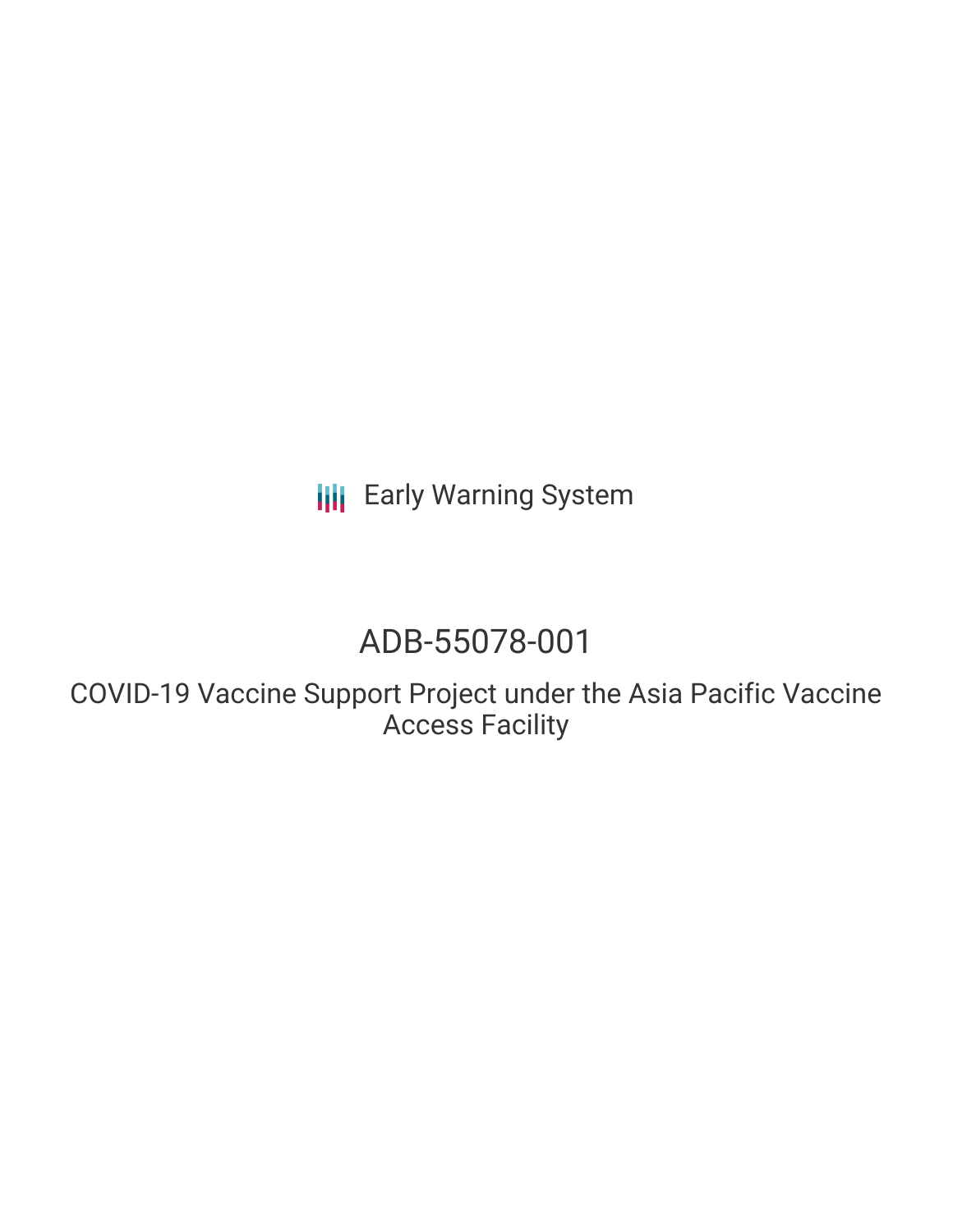

#### **Quick Facts**

| <b>Countries</b>               | Tajikistan                   |
|--------------------------------|------------------------------|
| <b>Financial Institutions</b>  | Asian Development Bank (ADB) |
| <b>Status</b>                  | Active                       |
| <b>Bank Risk Rating</b>        | C                            |
| <b>Voting Date</b>             | 2021-06-16                   |
| <b>Borrower</b>                | Government                   |
| <b>Sectors</b>                 | <b>Education and Health</b>  |
| <b>Investment Type(s)</b>      | Grant                        |
| <b>Investment Amount (USD)</b> | \$25.00 million              |
| <b>Project Cost (USD)</b>      | $$25.00$ million             |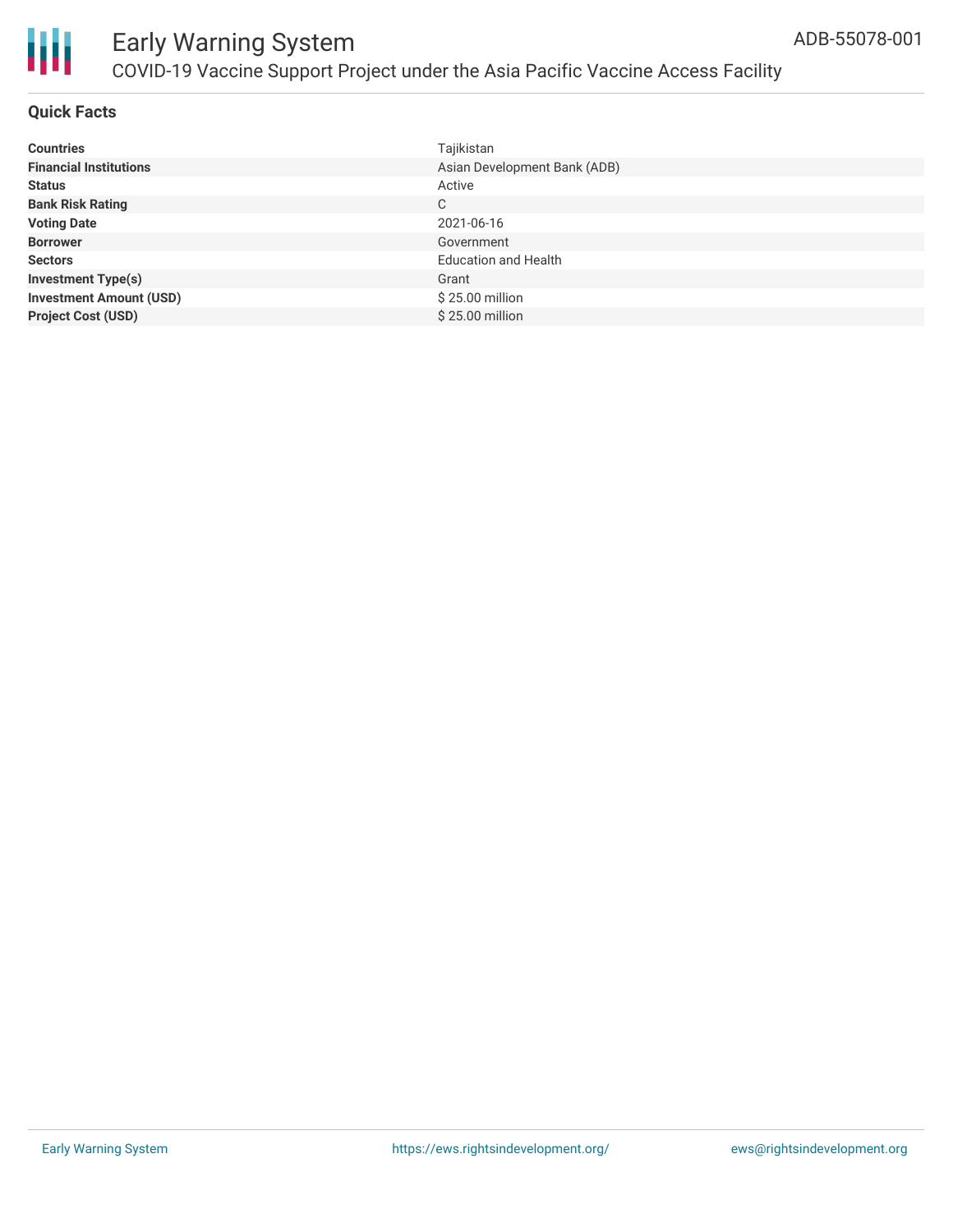

#### **Project Description**

According to ADB site information, it would be provided grant to government of Tajikistan for COVID-19 vaccine response challenges, as the responds to the government's request for ADB support.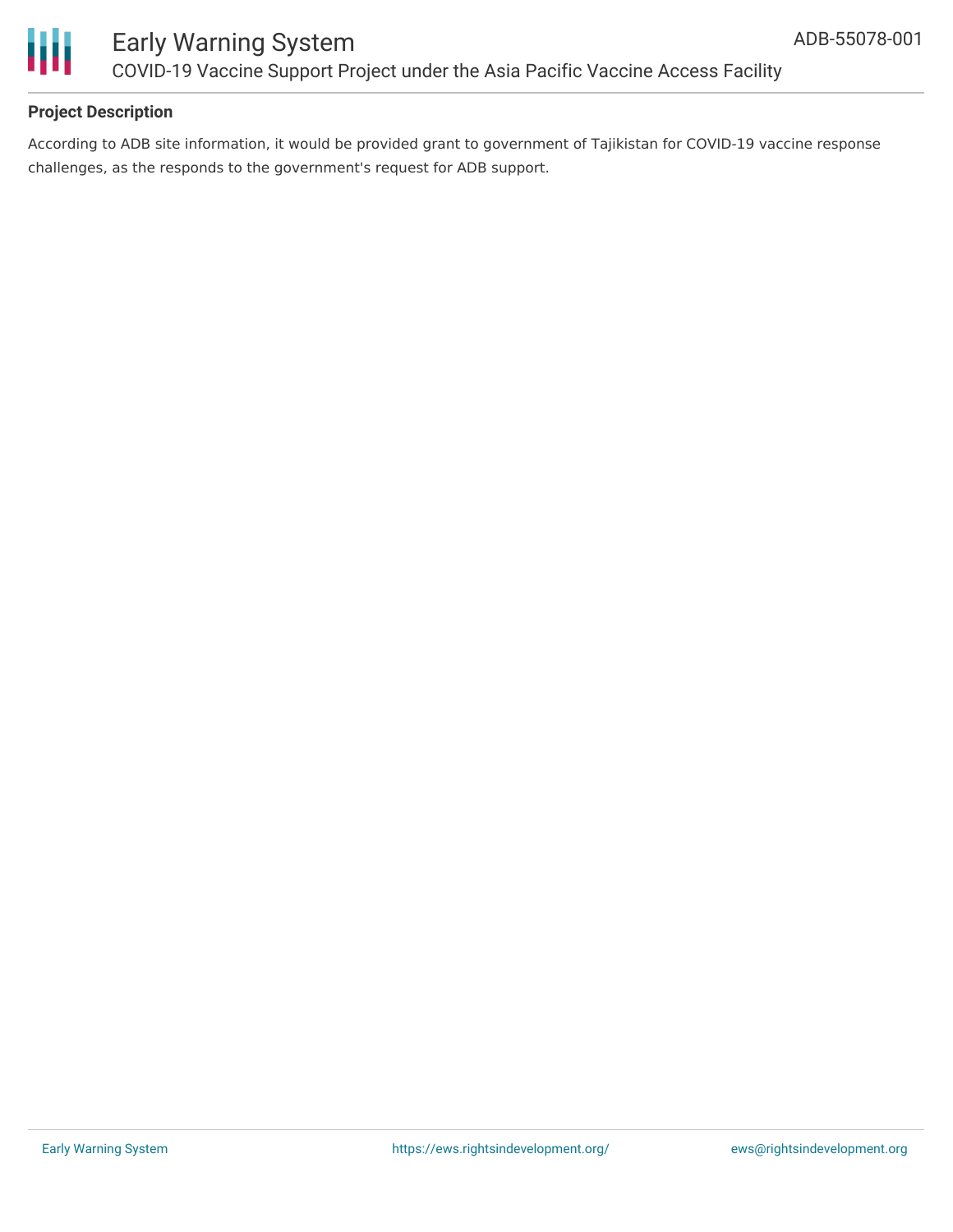

## Early Warning System COVID-19 Vaccine Support Project under the Asia Pacific Vaccine Access Facility

#### **Investment Description**

Asian Development Bank (ADB)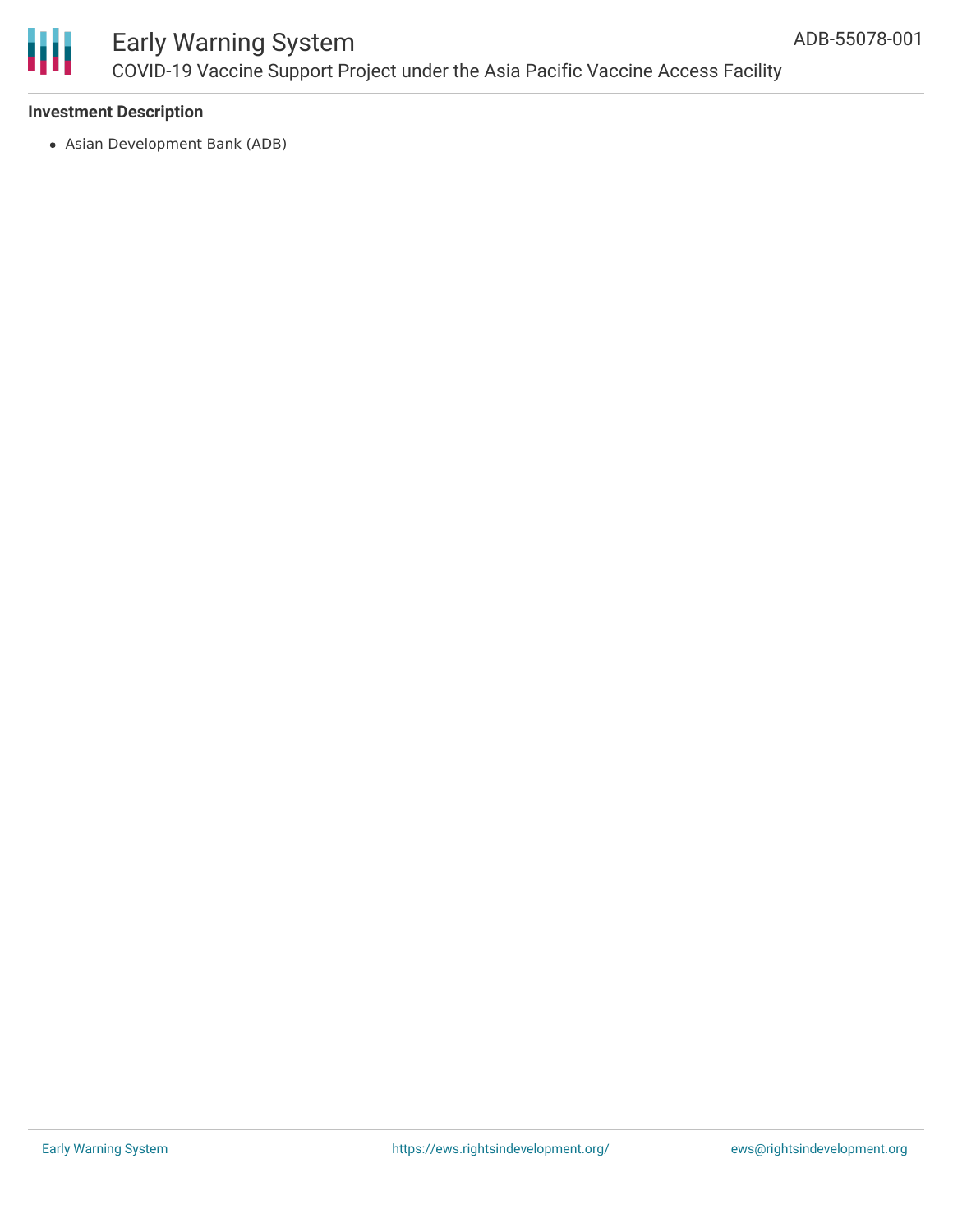#### **Contact Information**

#### **Contact information of implementation agency**

Ministry of Health and Social Protection of the Population of the Republic of Tajikistan Shevchenko Street 69 Dushanbe **Tajikistan** 

#### **ACCESS TO INFORMATION**

You can submit an information request for project information at: https://www.adb.org/forms/request-information-form

ADB has a two-stage appeals process for requesters who believe that ADB has denied their request for information in violation of its Access to Information Policy. You can learn more about filing an appeal at: https://www.adb.org/site/disclosure/appeals

#### **ACCOUNTABILITY MECHANISM OF ADB**

The Accountability Mechanism is an independent complaint mechanism and fact-finding body for people who believe they are likely to be, or have been, adversely affected by an Asian Development Bank-financed project. If you submit a complaint to the Accountability Mechanism, they may investigate to assess whether the Asian Development Bank is following its own policies and procedures for preventing harm to people or the environment. You can learn more about the Accountability Mechanism and how to file a complaint at: http://www.adb.org/site/accountability-mechanism/main.